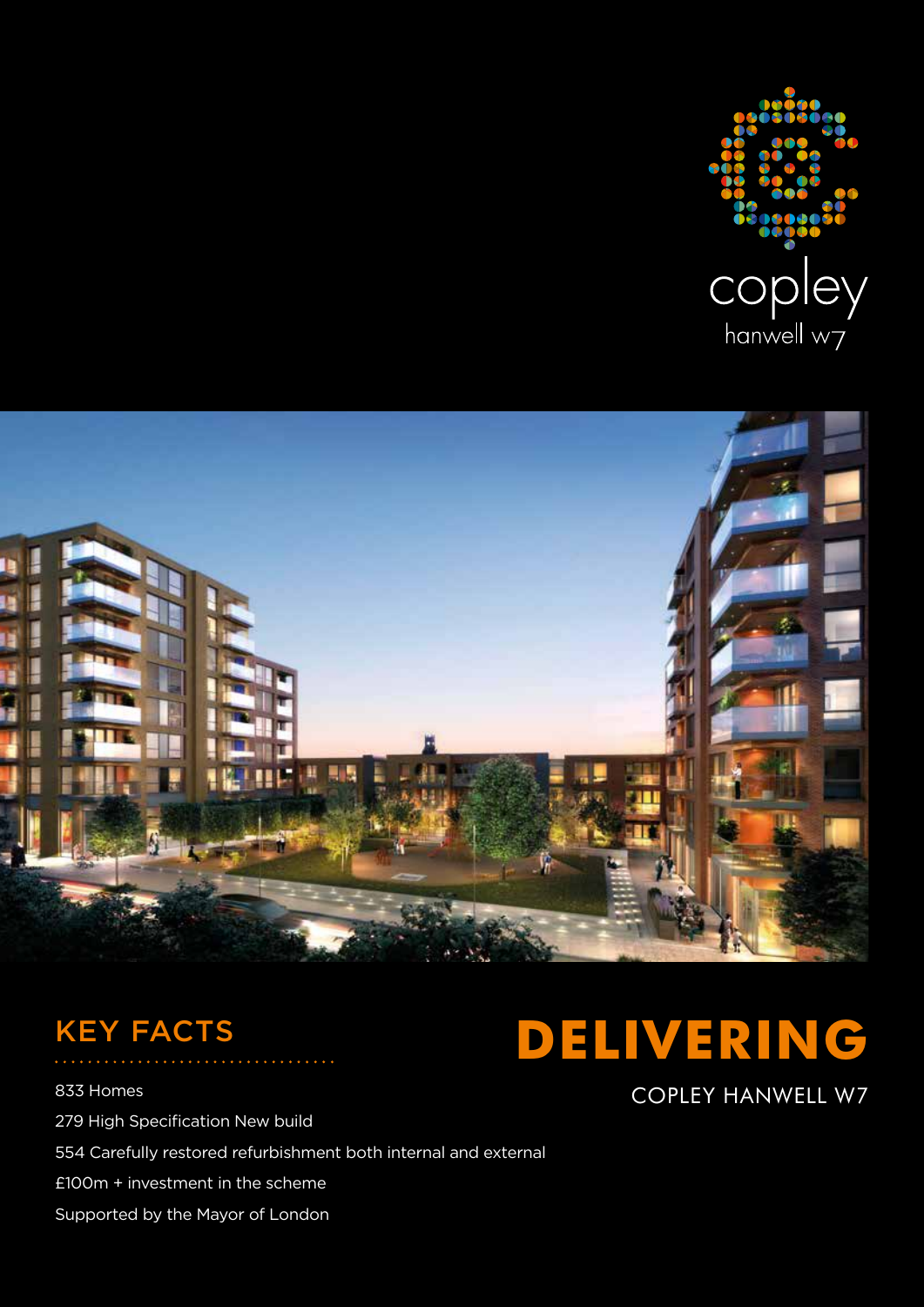Copley Hanwell W7 is exceptional amongst estate regeneration schemes. The project is being led by developer Broadway Living, the council's wholly-owned subsidiary company. Unlike other regeneration projects, Copley will not pass to a housing association upon completion. Instead it will remain entirely in public ownership, allowing Ealing Council to retain the asset value of the land.

Success at the development requires knowledge and proficiency in a range of disciplines that span construction, planning, sales, marketing, public relations, graphic design, stakeholder engagement, interior design and project management.

Drawing together this unique blend – the very best of public and private sectors – requires trust, commitment and collaboration. Copley is showing it can be done.

 $\mathcal{L}$ 

## THE BROADWAY LIVING APPROACH

Built in the late 1970s by the Greater London Council, the existing estate known as Copley Close has long been a part of Hanwell's history. Like many similar housing developments across London, for years its true potential was left unrealised.

A review of the neighbourhood concluded that the estate could deliver so much more. And so with the help of the local community, plans were developed for the area's next exciting chapter.

. . . . . . . . . . . . . . . . . .



Early on it became clear that the development was going to be much more than just another London regeneration scheme. The focus has always been on a high quality of life and community pride.

Copley Close is being transformed from a tired and isolated area into an attractive mixed-tenure neighbourhood, with excellent public spaces, that will enhance, benefit and integrate with the wider community.



## ABOUT COPLEY HANWELL W7



## **ABOUT COPLEY**

Established in 2014, Broadway Living is a pioneering developer of high-quality homes. In a new and innovative approach for council-led development, the company's business model means that, using the profits made on private sales and rental properties, it can deliver more affordable housing for Ealing's residents.

Furthermore, being council-owned, Broadway Living has the knowledge, skills and expertise to contribute to the development of schools, public spaces, transport infrastructure and to economic regeneration.

Broadway Living aims to become synonymous with high-quality urban living. Over the next five years the company has plans for a diverse range of around 1,000 homes across Ealing. These will meet the needs and aspirations of tenants and buyers across a range of income brackets, providing desirable and contemporary places to live.

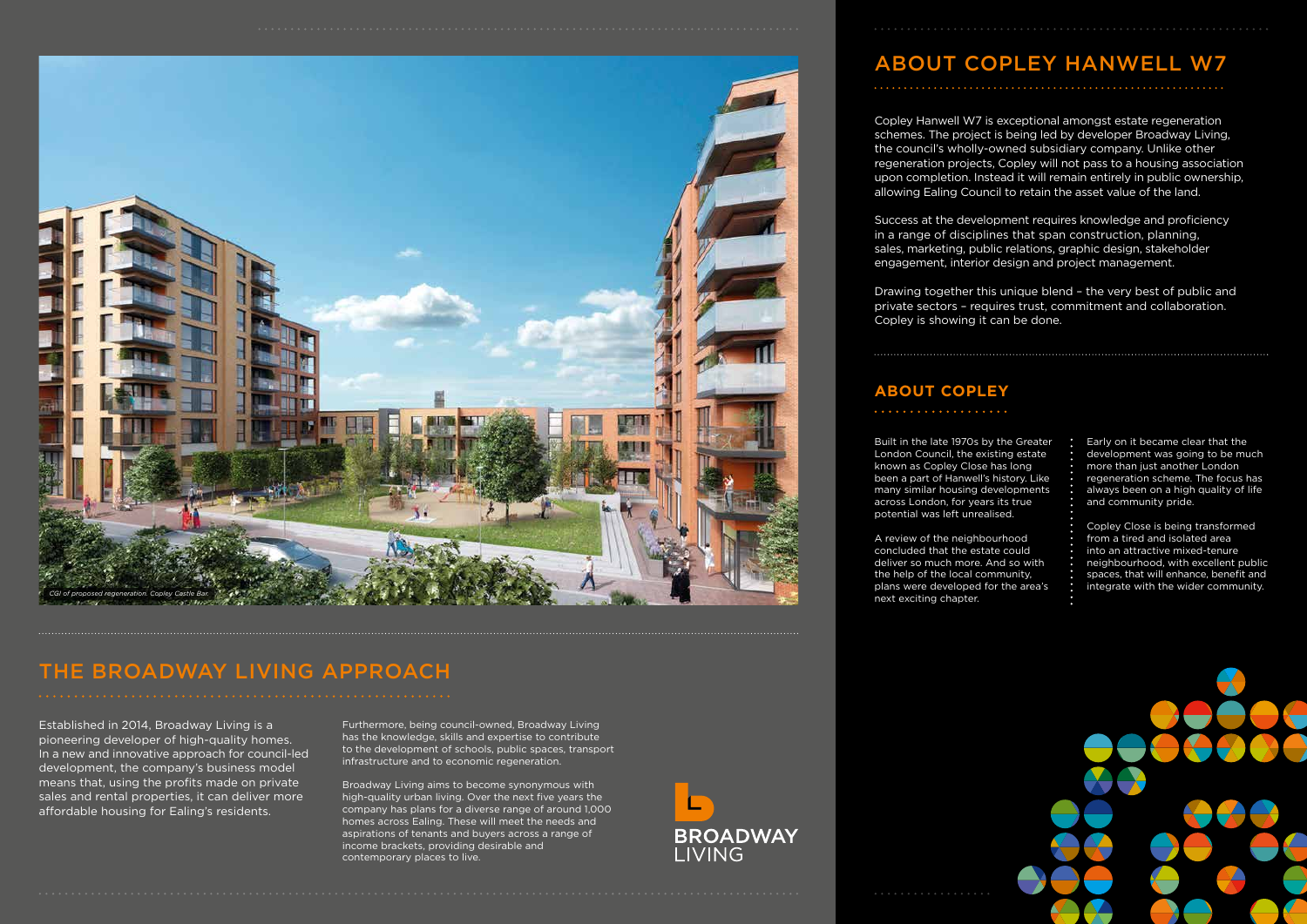The regeneration of Copley Close will help restructure a one kilometre narrow strip of housing land into several interconnected desirable neighbourhoods.

Numerous properties that are no longer fit for purpose are being demolished to make way for contemporary new homes of mixed tenure and size.

However, many existing homes are being retained and extensively refurbished; interior layouts are being entirely reworked and all fixtures and fittings replaced, while balconies and gardens are being added. New public spaces are being developed and thoughtfully landscaped, and security technology incorporated throughout.

Ample cycle parking will be provided to encourage greater use of this greener, healthier and often quicker form of transport. Residents can also exercise by means of 1KM fitness trail including outdoor gym equipment.

 $\ddot{\cdot}$ 

The new development will be a 'low car use' development (although family-sized homes will have dedicated parking spaces).

There will be dedicated parking for blue badge holders – a scheme that helps you park closer to your destination if you are disabled.



Copley will also be welcoming Enterprise Car Club to the neighbourhood, so residents can enjoy the benefits of a car without the cost of owning one. Finally a new community space and two new retail units will also be delivered, creating a central hub for all residents.

## A REMARKABLE REGENERATION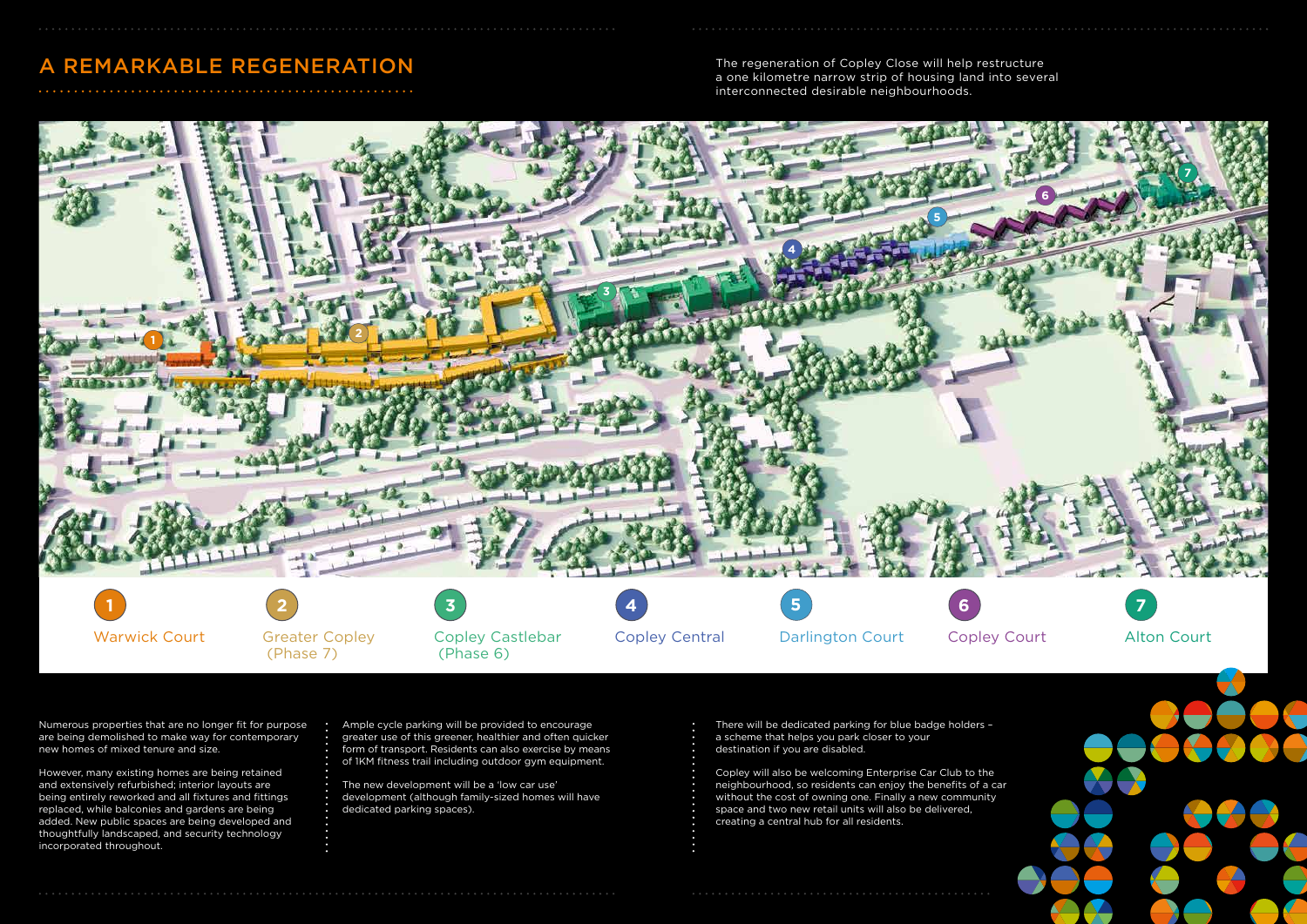## THE STORY SO FAR

Work to rejuvenate Copley Close is being implemented to ensure smooth delivery across tenure types by Copley's team of experts.

### **PHASE 2 ALTON COURT**

#### **33 NEW BUILD HOMES**

#### **31 NEW BUILD HOMES**

Alton Court involved the demolition of an existing block called Angelsey Court which was replaced by 33 new build homes, consisting of three houses and 27 one and two bedroom apartments.

As part of this build, a Marketing Suite was also built and is used to sell units and act as an Information Centre when units are not available for sale. When the Marketing Suite is no longer required the unit will be converted into three two-bedroom apartments.

Alton Court was completed in January 2018, on time and on budget and all units were sold and occupied before summer 2018.

### **PHASE 3** 21 HOMES (18 REFURB, 3 NEW BUILD)



### . . . . . . . . . . .

This phase involved the demolition and new build of 31 apartments, all for social rent. This phase was delivered on time and under budget in December 2018. The first five residents moved in and celebrated Christmas 2018 in their new apartment. The remaining homes will be occupied in January 2019.

## **PHASE 6 201 NEW BUILD HOMES COPLEY CASTLEBAR**

. . . . . . . . . . .

Works to this phase have already commenced and will run concurrently with phase 6 during its build period and extend on to the conclusion of the whole site. This will be a very complicated refurbishment project which will also house the District Heating System that will provide both Phase 6 and Phase 7. The works to this phase involve major internal and external refurbishments and the completion of the phase could take up to six years and will be done block by block.



BEFORE AFTER AND A SERIES AND A SERIES AND A SERIES AND A SERIES AND A SERIES AND A SERIES AND A SERIES AND A

This mixed tenure phase will occupy a huge area in the centre of the site opposite the train station. The area has currently been demolished and a contractor was appointed in mid 2018 and is likely to commence building works in Autumn 2019.

The build period for this phase is three years. This phase, when complete will consist of 27 houses and 174 one and two bedroom apartments, including a mixture of affordable and

Open Market Sale units.

The Central Square area will also house the new Copley Management Hub, a shop and perhaps one or two other uses. This phase will also have a new Copley Community Centre.





and activity play area.



#### BEFORE AFTER

**WARWICK** 

**COURT**

. . . . . . . . . . . .

Warwick Court involves the refurbishment of 18 existing apartments and the addition of three new build apartments at one end in order to make the building more aligned with the softer and more design led new buildings around the wider site. Works have recently started on this phase of the project and are expected to complete before the end of 2020.







**COMPLETED**

**SEARCH STARS AND STARS AND STARS AND STARS AND STARS AND STARS AND STARS AND STARS AND STARS AND STARS AND ST** 



#### **REFURBISHMENT OF ALL REMAINING UNITS AND THE ADDITION OF 6 NEW BUILD**

## **PHASE 7 GREATER COPLEY**

. . . . . . . . . . .

The early phases undertaken involve the extensive refurbishment of existing social rent homes and the creation of 5 new homes for social rent and also involved the refurbishment of a collection of 52 sheltered housing apartments.

In 2018, Alton Court, a multi awarding scheme and Darlington court were completed.

This is just beginning.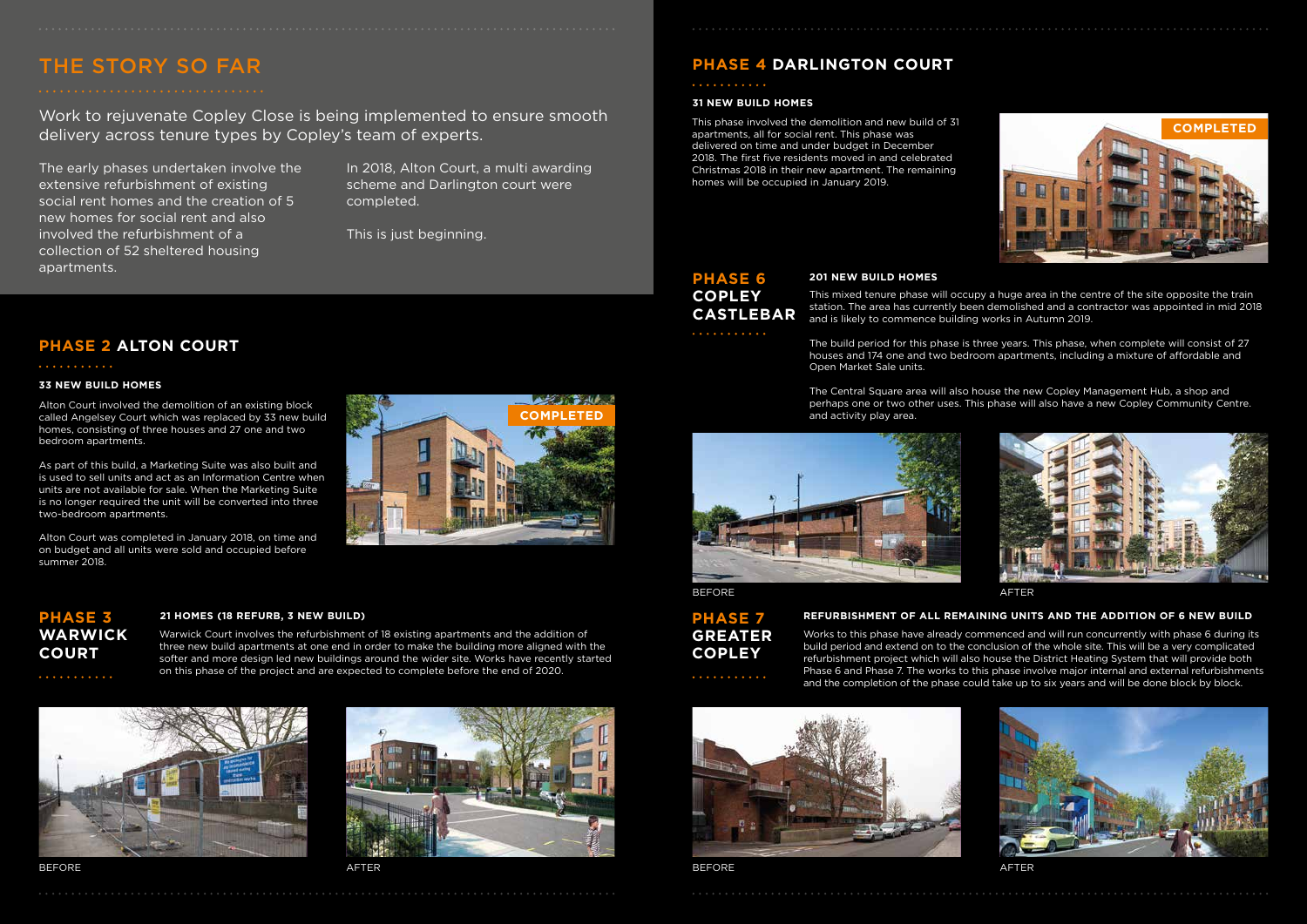## A MARKETING SUITE, BUT NOT AS YOU KNOW IT



The Copley Sales and Marketing activity is carried out by Broadway Living, a wholly owned subsidiary of Ealing Council.

Broadway Living recognise that buying a new home is one of the most important things that anyone can do in their lives and they are totally committed to ensuring that the home-buying process is as straightforward and enjoyable as possible for all their customers.

Although very aware that a new build home takes time to settle and that challenges can occur for new owners from time to time, Broadway Living are totally focussed on continually improving their customer service to ensure that customers receive on-going, 100% support to overcome any challenges that may be identified.

Every aspect of customer service, from the initial enquiry right the way through to post completion and after sales is of paramount importance to

Broadway Living and is enshrined in their "Customer Journey" ethos and this has helped them achieve several top awards in the new starter homes category from the house building industry in 2018.

The customer journey underpins the whole philosophy of Broadway Living and how important every transaction is with the customer to ensure complete satisfaction and peace of mind for each new home buyer.

Visitors can then explore the twobedroom show apartment on the first floor, and for those who are not able to take the stairs, 360-degree internal photography is available.

> The Broadway Living team has undergone a series of specialist workshops to ensure that, from the moment a customer makes initial contact with them, their homebuying experience is friendly, efficient and informative.

Throughout the process, home buyers will be kept up-to-date with details of progress of their new home and even after completion, Broadway Living are on hand to assist with queries and ongoing customer care.

The three-storey sales and marketing suite, located at Alton Court to the north of the development, was opened at Copley in July 2017.

The building will eventually be the location of three apartments, but will exist for the foreseeable future to provide information on other developments by Broadway Living, and as the location of Alton Court's two-bedroom showhome. The ground floor features the sales and marketing suite itself, where visitors are able to view plans for the development, property specifications, floorplans, and local area information, via a state-ofthe-art interactive touch table and iPads.

# THE CUSTOMER JOURNEY



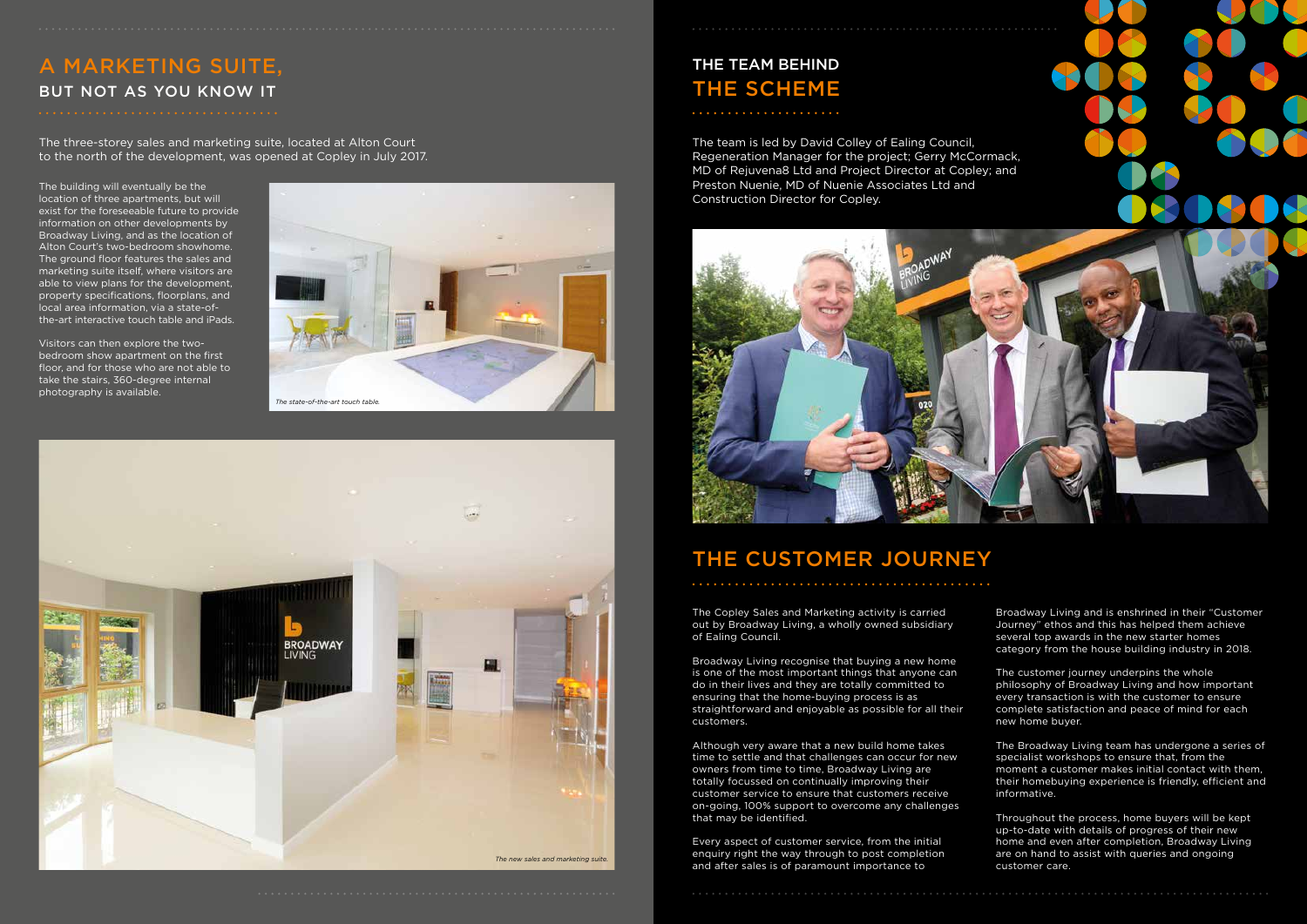# INCREDIBLE INTERIORS

Interior design consultancy Artspace was responsible for the interiors at the show apartment. The show home's elegant design scheme incorporates a soft colour palette of whites and greys, with pops of muted teal and green with accents of copper and warm light woods..

Managing Director Kate Letteriello commented: 'This contemporary design was created to have a light and airy feel with the use of clean lines and design-led pieces of furniture. To achieve this we have added hints of copper which adds interest and a feel of quality. The contemporary light wood furniture brings an elegance and warmth to this home, whilst the copper accents keep it on trend. We have commissioned bespoke hand-painted artwork throughout to add a luxurious feel and also to act as a talking point as you walk around the apartment.'

The overall result is a scheme that demonstrates a fresh, modern and aspirational feel designed to appeal to first time buyers and working professionals.







# THE STORY SO FAR

The show apartment at Copley showcases the high-quality specification and contemporary finish that defines this development.

A spacious entrance hall leads into the main living and kitchen area, which provides an open-plan layout and floor-to-ceiling, triple-glazed windows; the kitchen is sleek and modern and includes fully integrated appliances. Two bedrooms provide the same expanse of natural light and the master bedroom features an en suite shower room; this and the main bathroom offer Roca fixtures and Grohe sanitaryware. A spacious private balcony provides the finishing touch.









## AN AWARD-WINNING YEAR FOR COPLEY HANWELL W7

With its combination of stylish, modern homes and a great West London location, Alton Court, the first phase of private-sale homes at Copley Hanwell W7, has not only been popular with buyers, but with industry experts too.

The success of the scheme in offering practical, high specification homes with accessible prices has been endorsed by the winning of three of the most important and prestigious awards for homes targeted at first time buyers.

### **BEST STARTER HOME SCHEME IN THE WHAT HOUSE? AWARDS**

## **BEST PARTNERSHIP IN THE INSIDE HOUSING DEVELOPMENT AWARDS**

## **BEST FIRST-TIME BUYER HOME IN THE LONDON EVENING STANDARD NEW HOMES AWARDS**

### **BEST SHOWHOME IN THE FIRST TIME BUYER READERS' AWARDS**

Judges were impressed by Alton Court for many reasons, including its commitment to providing an affordable first step on the property ladder, excellent design and a detailed and high-quality specification.

 $\ddotsc$ 

At the Inside Housing Development Awards, Broadway Living was awarded for its exceptional and forward-thinking partnership model.

. . . .

In an incredibly competitive category, Alton Court was awarded the coveted Best First-Time Buyer Home prize after judges found it provided everything a first-time buyer could need – affordability, plenty of space, great design and energy efficiency – without compromising on style or quality.

 $\ddotsc$ 

The stylish show apartment at Alton Court took home the prize for Best Showhome for giving buyers a realistic depiction of their new home, enabling them to see it at its maximum potential.